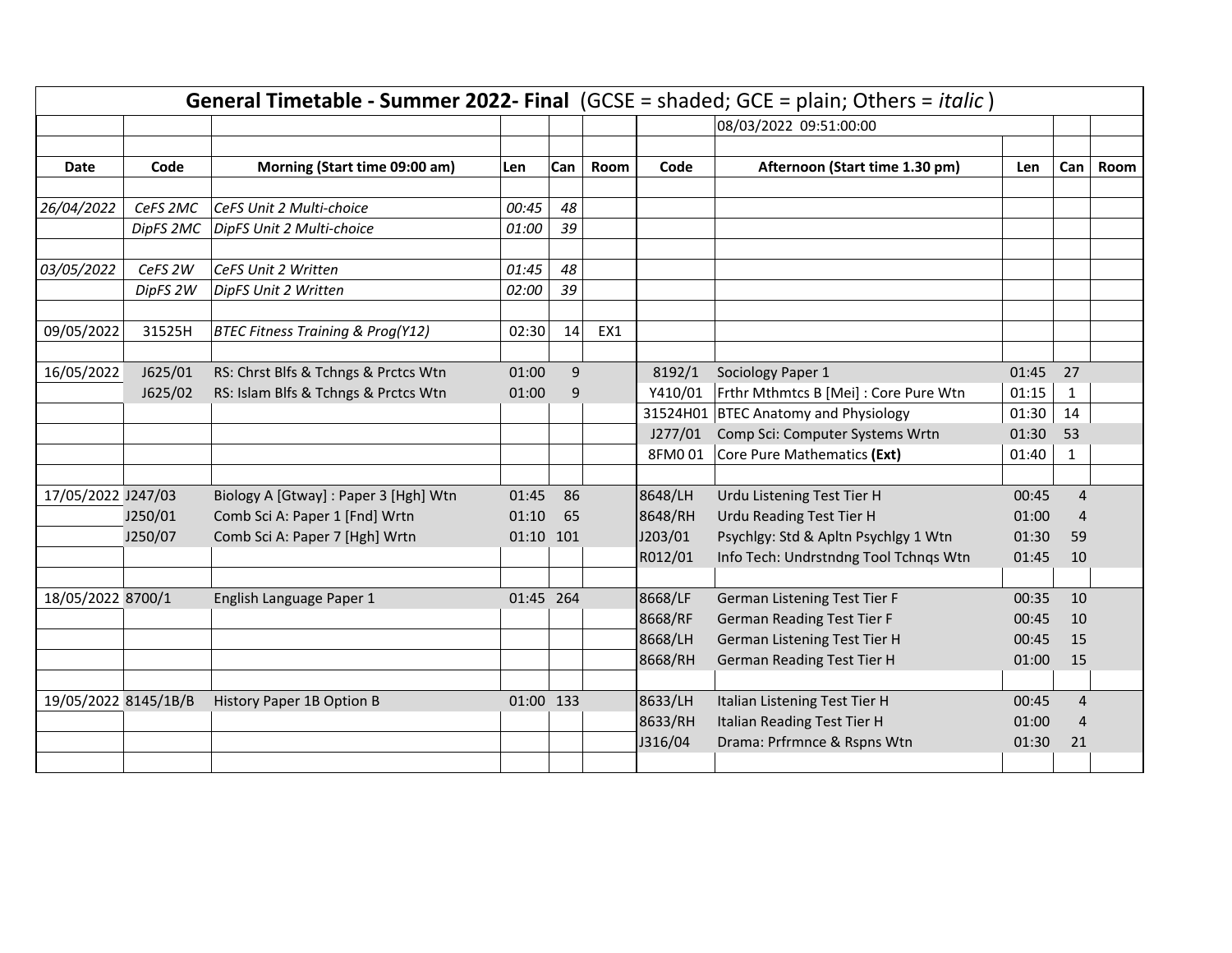| 20/05/2022 8300/1F |         | Mathematics Paper 1 Tier F (Ext)      | 01:30     | $\overline{2}$ | J204/01        | Bus: Bus 1: Bus Actvty Mrktng Pple Wtn | 01:30 | 51             |
|--------------------|---------|---------------------------------------|-----------|----------------|----------------|----------------------------------------|-------|----------------|
|                    | 8300/1H | Mathematics Paper 1 Tier H            | 01:30 150 |                | J198/11        | Ancient History: Persian Empire (Ext)  | 01:00 | 1              |
|                    | J560/01 | Mathematics: Paper 1 Fnd Wrtn         | 01:30 112 |                | J198/12        | Ancient History: Greek Dpth Stdy (Ext) | 00:45 | $\mathbf{1}$   |
|                    | 1MA1 1F | Maths Non Calculator [F] (Ext)        | 01:30     | $\overline{2}$ | <b>1CN0 1H</b> | Chinese Listening [H]                  | 00:45 | 5              |
|                    | 1MA1 1H | Maths Non Calculator [H] (Ext)        | 01:30     | 3              | 1CNO3H         | Chinese Reading [H]                    | 01:05 | 5              |
|                    |         |                                       |           |                |                |                                        |       |                |
| 23/05/2022 7192/1  |         | Sociology ADV Paper 1                 | 02:00     | 26             | 7136/1         | Economics ADV Paper 1 (Ext)            | 02:00 | $\mathbf{1}$   |
|                    | 8035/1  | Geography Paper 1                     | 01:30 107 |                | H460/01        | Economics: Microeconomics Wrtn         | 02:00 | 49             |
|                    |         |                                       |           |                | Y411/01        | Frthr Mthmtcs B [Mei] : Mechanic A Wtn | 01:15 | $\mathbf 1$    |
|                    |         |                                       |           |                | 9EC001         | Economics Mkts & Bus.Behaviour (Ext)   | 02:00 | $\overline{2}$ |
|                    |         |                                       |           |                | <b>8FM02E</b>  | F.Stats.1 & F.Mech.1 (Ext)             | 01:40 | $\mathbf{1}$   |
|                    |         |                                       |           |                | 8FM0 23        | Further Statistics 1 (Ext)             | 00:00 | $\mathbf{1}$   |
|                    |         |                                       |           |                | 8FM0 25        | Further Mechanics 1 (Ext)              | 00:00 | $\mathbf{1}$   |
|                    |         |                                       |           |                |                |                                        |       |                |
| 24/05/2022 7182/1  |         | Psychology ADV Paper 1                | 02:00     | 63             | J587/01        | PE: Physcl Fctr Affctng Perf Wtn       | 01:00 | 23             |
|                    | 8658/LF | French Listening Test Tier F          | 00:35     | 34             |                |                                        |       |                |
|                    | 8658/RF | French Reading Test Tier F            | 00:45     | 34             |                |                                        |       |                |
|                    | 8658/LH | French Listening Test Tier H          | 00:45     | 24             |                |                                        |       |                |
|                    | 8658/RH | French Reading Test Tier H            | 01:00     | 24             |                |                                        |       |                |
|                    | 1AA0 1H | Arabic Listening [H]                  | 00:45     | $\mathbf{1}$   |                |                                        |       |                |
|                    | 1AA0 3H | Arabic Reading [H]                    | 01:05     | $\mathbf{1}$   |                |                                        |       |                |
|                    |         |                                       |           |                |                |                                        |       |                |
| 25/05/2022 8702/1M |         | Eng Lit Paper 1M Modern Prose/Drama   | 00:50 254 |                | J200/01        | Media Studies: TV & Prmtng Media Wtn   | 01:45 | 17             |
|                    | 8702/1N | Eng Lit Paper 1N 19th Century Novel   | 00:50 254 |                | Y420/01        | Frthr Mthmtcs B [Mei] : Core Pure Wtn  | 02:40 | 9              |
|                    | H474/01 | Eng Lang/Lit: Exp Nonfctn Spk Txt Wtn | 01:00     | 26             | 9BS001         | Market People & Global BU              | 02:00 | 52             |
|                    |         |                                       |           |                | 1GK0 1H        | Greek Listening [H]                    | 00:45 | $\mathbf{1}$   |
|                    |         |                                       |           |                | <b>1GK03H</b>  | <b>Greek Reading [H]</b>               | 01:05 | 1              |
|                    |         |                                       |           |                |                |                                        |       |                |
| 26/05/2022 8698/LH |         | Spanish Listening Test Tier H         | 00:45     | 22             | J625/06        | RS: Rign Phil Ethc Mod Wid Chrst Wtn   | 02:00 | $\mathsf g$    |
|                    | 8698/RH | Spanish Reading Test Tier H           | 01:00     | 22             | H555/01        | PE: Physigcl Fctr Afct Perf Wtn        | 02:00 | 4              |
|                    | 8698/LF | Spanish Listening Test Tier F         | 00:35     | 42             | H556/01        | Physics A: Modelling Physics Wtn       | 02:15 | 27             |
|                    | 8698/RF | Spanish Reading Test Tier F           | 00:45     | 42             | 9MT003         | Music Tech Listening and Analysing     | 01:30 | 5              |
|                    | 9HI0 1E | History Russia 1917-91                | 02:15     | 12             |                |                                        |       |                |
|                    |         |                                       |           |                |                |                                        |       |                |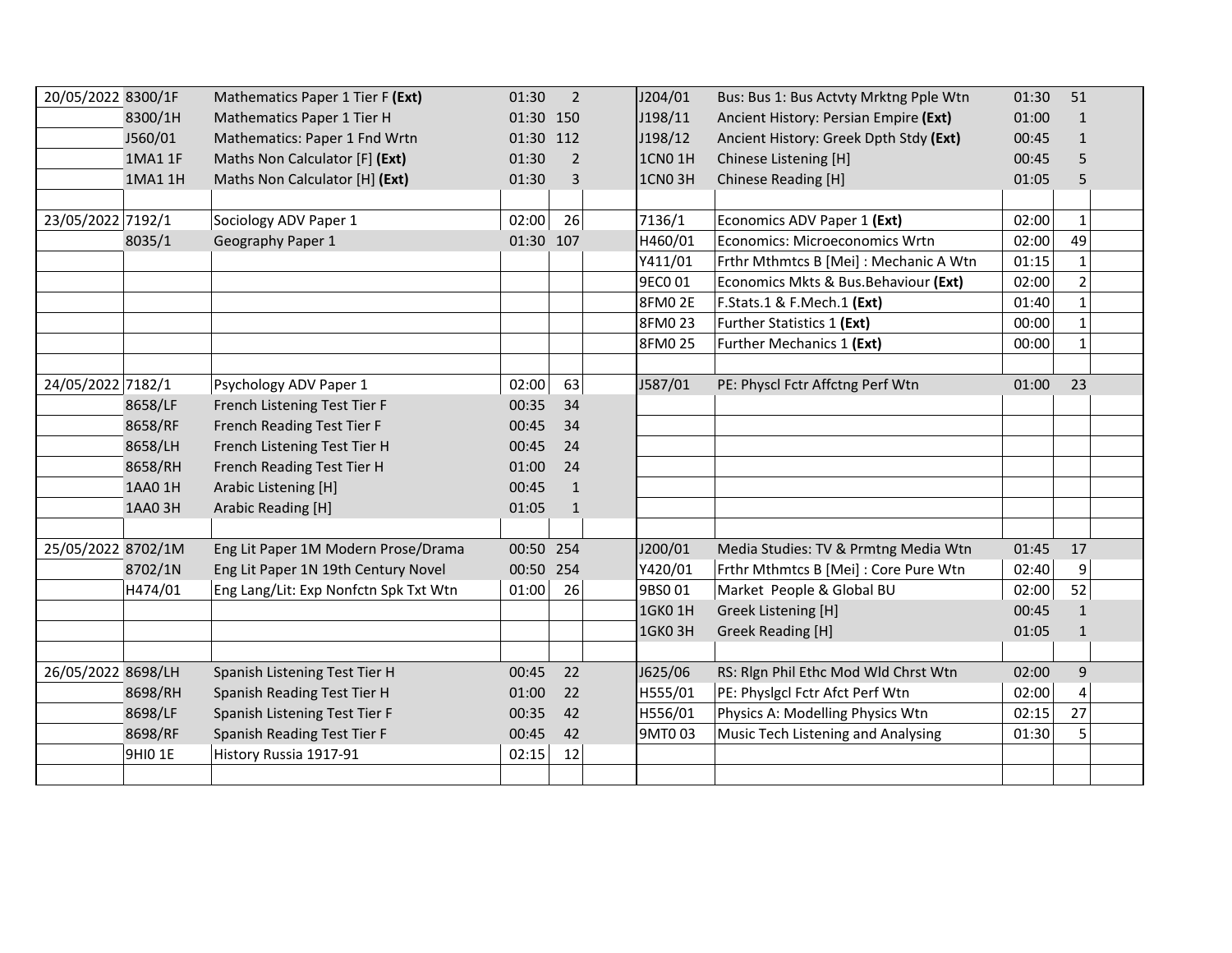| 27/05/2022 J248/03                                      |               | Chem A [Gtwy Sci] : Paper 3 [Hgh] Wtn   | 01:45     | 86               | J277/02        | Comp Sci: Comp Thnk Algrthm Prgrm Wtn  | 01:30     | 53             |
|---------------------------------------------------------|---------------|-----------------------------------------|-----------|------------------|----------------|----------------------------------------|-----------|----------------|
|                                                         | J250/03       | Comb Sci A: Paper 3 [Fnd] Wrtn          | 01:10     | 65               |                |                                        |           |                |
|                                                         | J250/09       | Comb Sci A: Paper 9 [Hgh] Wrtn          | 01:10 101 |                  |                |                                        |           |                |
|                                                         | H409/01       | Media Studies: Media Messages Wtn       | 02:00     | 19               |                |                                        |           |                |
|                                                         | 9GE0 01       | Geography Paper One                     | 02:15     | 17               |                |                                        |           |                |
|                                                         |               |                                         |           |                  |                |                                        |           |                |
|                                                         |               |                                         |           | <b>HALF TERM</b> |                |                                        |           |                |
| 06/06/2022 8668/WF<br><b>German Writing Test Tier F</b> |               |                                         | 01:05     | 10               | 7136/2         | Economics ADV Paper 2 (Ext)            | 02:00     | $1\,$          |
|                                                         | 8668/WH       | <b>German Writing Test Tier H</b>       | 01:20     | 15               | J203/02        | Psychlgy: Std & Apltn Psychlgy 2 Wtn   | 01:30     | 59             |
|                                                         | <b>1CN04H</b> | Chinese Writing [H]                     | 01:25     | 5                | H460/02        | Economics: Macroeconomics Wrtn         | 02:00     | 49             |
|                                                         |               |                                         |           |                  | H474/02        | Eng Lang/Lit: Lang Ptry & Plays Wtn    | 02:00     | 26             |
|                                                         |               |                                         |           |                  | <b>9ECO 02</b> | Economics Ntnl & Glbl Economy (Ext)    | 02:00     | $\overline{2}$ |
|                                                         |               |                                         |           |                  | 1AA0 4H        | Arabic Writing [H]                     | 01:25     | $\mathbf{1}$   |
|                                                         |               |                                         |           |                  |                |                                        |           |                |
| 07/06/2022 7692/1                                       |               | Spanish ADV Pap 1 List Read & Writ      | 02:30     | 6 <sup>1</sup>   | 7192/2         | Sociology ADV Paper 2                  | 02:00     | 26             |
|                                                         | 8300/2F       | Mathematics Paper 2 Tier F (Ext)        | 01:30     | $\overline{2}$   | 8035/2         | Geography Paper 2                      | 01:30 107 |                |
|                                                         | 8300/2H       | Mathematics Paper 2 Tier H              | 01:30 150 |                  | 8648/WH        | Urdu Writing Test Tier H               | 01:20     | $\overline{4}$ |
|                                                         | J560/02       | Mathematics: Paper 2 Fnd Wrtn           | 01:30 112 |                  | H240/01        | Maths A: Pure Mathematics Wtn          | 02:00     | 62             |
|                                                         | 9ET001        | English Literature Drama                | 02:15     | 13               | 9MA0 01        | Pure Mathematics 1 (Ext)               | 02:00     | $\mathbf{1}$   |
|                                                         | 1MA1 2F       | Maths Calculator [F] (Ext)              | 01:30     | 2                |                |                                        |           |                |
|                                                         | 1MA1 2H       | Maths Calculator [H] (Ext)              | 01:30     | 3                |                |                                        |           |                |
|                                                         | 7717/1A       | English Literature B ADV Paper 1A (Ext) | 02:30     | $\mathbf{1}$     |                |                                        |           |                |
|                                                         |               |                                         |           |                  |                |                                        |           |                |
| 08/06/2022 7182/2                                       |               | Psychology ADV Paper 2                  | 02:00     | 63               | 1350/1         | <b>Mathematical Studies Paper 1</b>    | 01:30     | $\overline{7}$ |
|                                                         | 8702/2        | Eng Lit Paper 2                         | 01:45 254 |                  | 8365/1         | Further Mathematics Paper 1            | 01:45     | 27             |
|                                                         |               |                                         |           |                  | H409/02        | Media Studies: Evolving Media Wtn      | 02:00     | 19             |
|                                                         |               |                                         |           |                  | Y433/01        | Frthr Math B [Mei] : Mdlg Algrthms Wtn | 01:15     | 9              |
|                                                         |               |                                         |           |                  | 9GE0 02        | Geography Paper Two                    | 02:15     | 17             |
|                                                         |               |                                         |           |                  |                |                                        |           |                |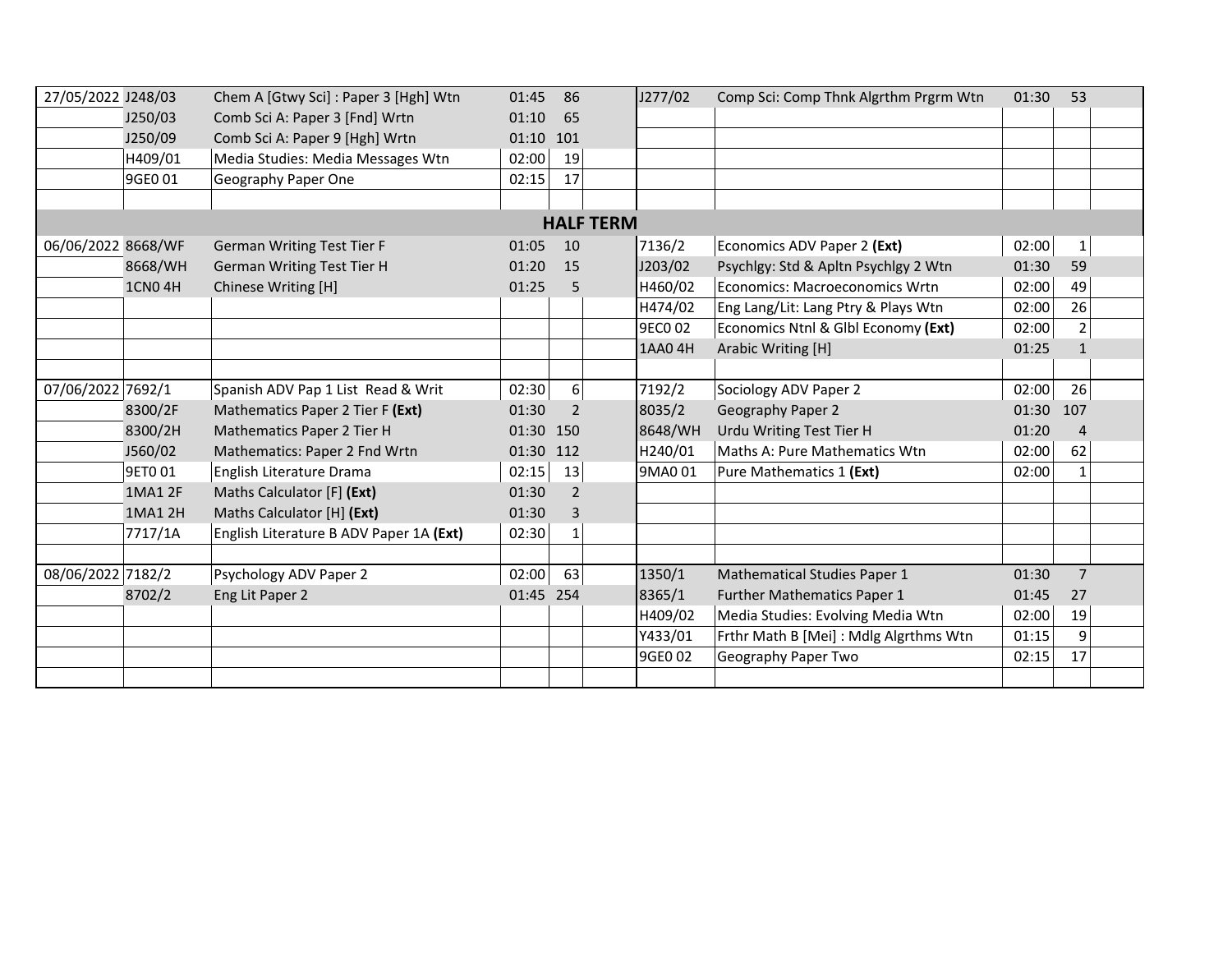| 09/06/2022 8145/1A/B |         | History Paper 1A Option B            | 01:00 133 |                | 7662/1         | German ADV Paper 1 List Read & Writ        | 02:30       | 8              |  |
|----------------------|---------|--------------------------------------|-----------|----------------|----------------|--------------------------------------------|-------------|----------------|--|
|                      | H573/01 | Rel Stud: Philosophy of Religion Wtn | 02:00     | 10             | 7262/W         | Drama and Theatre ADV Written              | 03:00       | 8              |  |
|                      | 9BS002  | Bus Stud Activs Decision & Strats.   | 02:00     | 52             | 7402/1         | Biology ADV Paper 1 (Ext)                  | 02:00       | $\mathbf 1$    |  |
|                      | 7062/1  | Religious Studies ADV Paper 1 (Ext)  | 03:00     | $\mathbf{1}$   | 7562/1         | D & T: Fashion and Textiles ADV Pap 1      | 02:30       | 5              |  |
|                      |         |                                      |           |                | J249/03        | Physics A [Gtwy Sci] : Paper 3 Hgh Wtn     | 01:45       | 86             |  |
|                      |         |                                      |           |                | J250/05        | Comb Sci A: Paper 5 [Fnd] Wrtn             | 01:10       | 65             |  |
|                      |         |                                      |           |                | J250/11        | Comb Sci A: Paper 11 [Hgh] Wrtn            | $01:10$ 101 |                |  |
|                      |         |                                      |           |                | H406/01        | D & T: Prncpls of Product Design Wrtn      | 01:30       | 4              |  |
|                      |         |                                      |           |                | H420/01        | <b>Biology A: Biological Processes Wtn</b> | 02:15       | 54             |  |
|                      |         |                                      |           |                |                |                                            |             |                |  |
| 10/06/2022 8700/2    |         | English Language Paper 2             | 01:45 264 |                | 8192/2         | Sociology Paper 2                          | 01:45       | 27             |  |
|                      | H555/02 | PE: Psychlgcl Fctr Afct Perf Wtn     | 01:00     | 4              | J587/02        | PE: Socio-Ctrl Issues Sprt Psych Wtn       | 01:00       | 23             |  |
|                      | 9HIO 2E | History China & Gdr                  | 01:30     | 12             | H556/02        | Physics A: Exploring Physics Wtn           | 02:15       | 27             |  |
|                      | 9MT004  | Music Tech Producing and Analysing   | 02:15     | 5              |                |                                            |             |                |  |
|                      | 9MT0 41 | Music Tech Written Paper             | 00:00     | 5              |                |                                            |             |                |  |
|                      |         |                                      |           |                |                |                                            |             |                |  |
| 13/06/2022 7652/1    |         | French ADV Paper 1 List Read & Writ  | 02:30     | $\overline{9}$ | 7517/1E        | Computer Science ADV Paper 1E VB.Net       | 02:30       | 11             |  |
|                      | 7192/3  | Sociology ADV Paper 3                | 02:00     | 26             | 7136/3         | Economics ADV Paper 3 (Ext)                | 02:00       | $\mathbf{1}$   |  |
|                      | 8300/3F | Mathematics Paper 3 Tier F (Ext)     | 01:30     | $\overline{2}$ | J204/02        | Bus: Bus 2: Oprtn Fnnce Inflnc Bus Wtn     | 01:30       | 51             |  |
|                      | 8300/3H | Mathematics Paper 3 Tier H           | 01:30 150 |                | H460/03        | Economics: Themes in Economics Wrtn        | 02:00       | 49             |  |
|                      | J560/03 | Mathematics: Paper 3 Fnd Wrtn        | 01:30 112 |                | 9EC0 03        | Economics Micro & Macro Economics          | 02:00       | $\mathbf 2$    |  |
|                      | H432/01 | Chem A: Prdc Tble Elmnt Phy Chm Wtn  | 02:15     | 45             | J198/21        | Ancient History: Fndtns of Rome (Ext)      | 01:00       | $\mathbf{1}$   |  |
|                      | 1MA1 3F | Maths Calculator [F] (Ext)           | 01:30     | $\overline{2}$ | 1GU0 1H        | Gujarati Listening [H]                     | 00:45       | 2              |  |
|                      | 1MA1 3H | Maths Calculator [H] (Ext)           | 01:30     | 3              | <b>1GU0 3H</b> | <b>Gujurati Reading [H]</b>                | 01:05       | $\overline{2}$ |  |
|                      |         |                                      |           |                | 1GK0 4H        | Greek Writing [H]                          | 01:25       | $\mathbf{1}$   |  |
|                      |         |                                      |           |                |                |                                            |             |                |  |
| 14/06/2022 8035/3    |         | Geography Paper 3                    | 01:00 107 |                | 1350/2A        | Mathematical Studies Paper 2 Opt A         | 01:30       | $\overline{7}$ |  |
|                      | H573/02 | Rel Stud: Religion and Ethics Wtn    | 02:00     | 10             | 8633/WH        | Italian Writing Test Tier H                | 01:20       | 4              |  |
|                      |         |                                      |           |                | J200/02        | Media Studies: Music and News Wtn          | 01:15       | 17             |  |
|                      |         |                                      |           |                | H240/02        | Maths A: Pure Mthmtcs Stats Wtn            | 02:00       | 62             |  |
|                      |         |                                      |           |                | 9MA0 02        | Maths Pure Mathematics 2 (Ext)             | 02:00       | 1              |  |
|                      |         |                                      |           |                |                |                                            |             |                |  |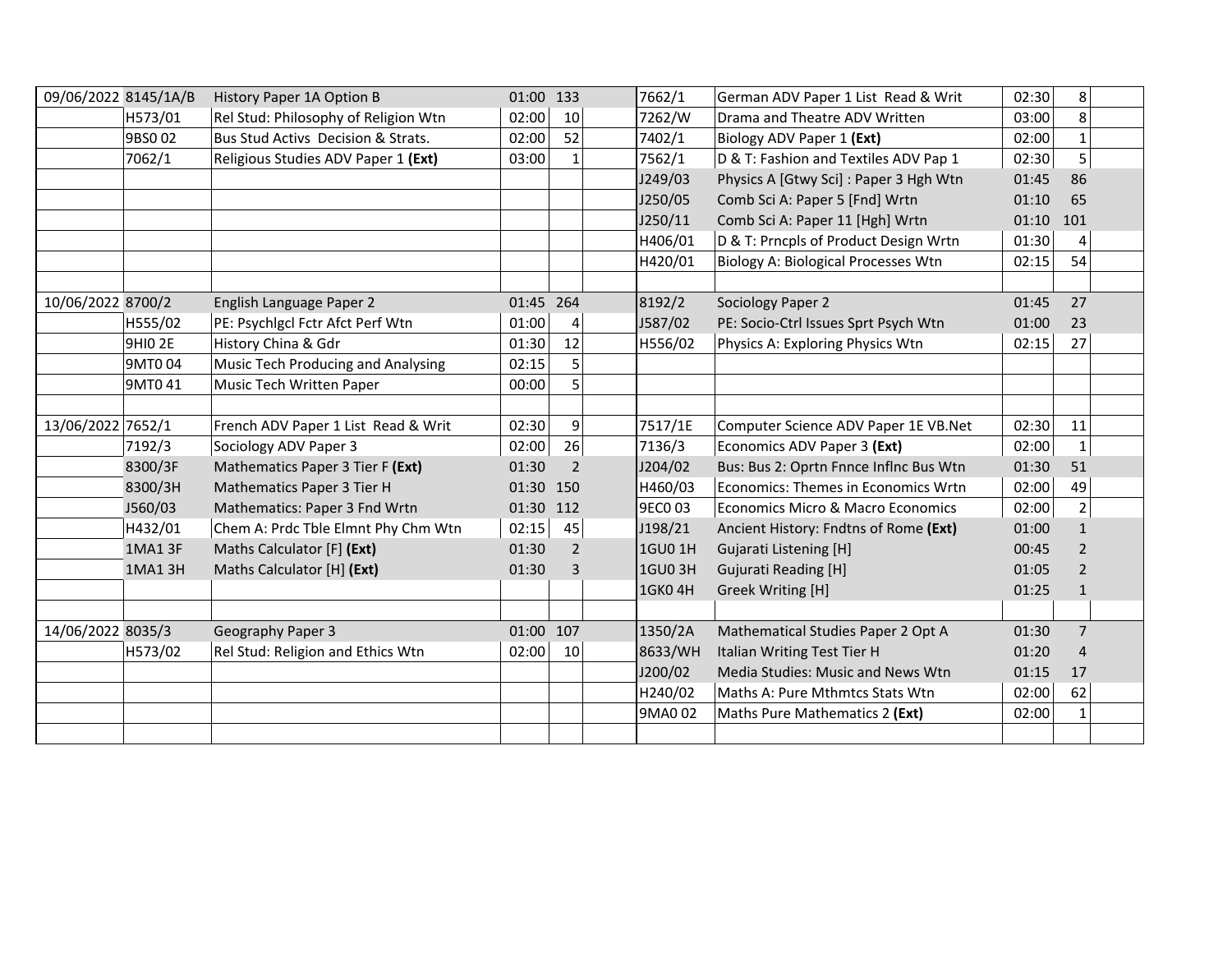|                   | 15/06/2022 CeFS 2MCR | CeFS Unit 2 Multi-choice Resit             | 00:45     | 48               | 8552/W         | Design and Technology Written Paper     | 02:00 | 38           |  |
|-------------------|----------------------|--------------------------------------------|-----------|------------------|----------------|-----------------------------------------|-------|--------------|--|
|                   |                      | DipFS 2MCR DipFS Unit 2 Multi-choice Resit | 01:00     | 39               | Y412/01        | Frthr Mthmtcs B [Mei] : Stats A Wtn     | 01:15 |              |  |
|                   | J247/04              | Biology A [Gtway] : Paper 4 [Hgh] Wtn      | 01:45     | 86               | Y431/01        | Frthr Mthmtcs B [Mei] : Mech Minor Wtn  | 01:15 | 9            |  |
|                   | J250/02              | Comb Sci A: Paper 2 [Fnd] Wrtn             | 01:10     | 65               | 1RU0 1H        | <b>Russian Listening [H]</b>            | 00:45 | $\mathbf{1}$ |  |
|                   | J250/08              | Comb Sci A: Paper 8 [Hgh] Wrtn             | 01:10 101 |                  | <b>1RU0 3H</b> | Russian Reading [H]                     | 01:05 | 1            |  |
|                   | 9ET0 02              | English Literature Prose                   | 01:15     | 13               |                |                                         |       |              |  |
|                   |                      |                                            |           |                  |                |                                         |       |              |  |
| 16/06/2022 7182/3 |                      | Psychology ADV Paper 3                     | 02:00     | 63               | 8658/WF        | French Writing Test Tier F              | 01:05 | 34           |  |
|                   | 8145/2A/A            | History Paper 2A Option A                  | 01:00 133 |                  | 8658/WH        | French Writing Test Tier H              | 01:20 | 24           |  |
|                   | H556/03              | Physics A: Unified Physics Wtn             | 01:30     | 27               | H474/03        | Eng Lang/Lit: Rdng Wrtr Wrtng Rdr Wtn   | 02:00 | 26           |  |
|                   |                      |                                            |           |                  | 9BS003         | <b>Bus Stud Investigating Business</b>  | 02:00 | 52           |  |
|                   |                      |                                            |           |                  |                |                                         |       |              |  |
| 17/06/2022 7692/2 |                      | Spanish ADV Paper 2 Writing                | 02:00     | $6 \overline{6}$ | Y432/01        | Frthr Mthmtcs B [Mei] : Stat Minor Wtn  | 01:15 | 9            |  |
|                   | 7402/2               | Biology ADV Paper 2 (Ext)                  | 02:00     | $\mathbf{1}$     | 1AS001         | Astronomy Naked-Eye Astronomy           | 01:45 | $\mathbf{1}$ |  |
|                   | 8698/WH              | Spanish Writing Test Tier H                | 01:20     | 22               | 1PN0 1H        | Persian Listening [H]                   | 00:45 | 1            |  |
|                   | 8698/WF              | Spanish Writing Test Tier F                | 01:05     | 42               | 1PNO 3H        | Persian Reading [H]                     | 01:05 | $\mathbf{1}$ |  |
|                   | H420/02              | Biology A: Biological Diversity Wtn        | 02:15     | 54               | 1PG0 1H        | Portuguese Listening [H]                | 00:45 | $\mathbf{1}$ |  |
|                   |                      |                                            |           |                  | 1PG0 3H        | Portuguese Reading [H]                  | 01:00 | $\mathbf{1}$ |  |
|                   |                      |                                            |           |                  | 9GE0 03        | Geography Paper Three                   | 02:15 | 17           |  |
|                   |                      |                                            |           |                  |                |                                         |       |              |  |
| 20/06/2022        | CeFS 2WR             | CeFS Unit 2 Written Resit                  | 01:45     | 48               | 8585/W         | Food Prep and Nutrition Written         | 01:45 | 16           |  |
|                   | DipFS 2WR            | DipFS Unit 2 Written Resit                 | 02:00     | 39               | 9ET003         | English Literature Poetry               | 02:15 | 13           |  |
|                   | 7562/2               | D & T: Fashion and Textiles ADV Pap 2      | 01:30     | 5                | 7717/2B        | English Literature B ADV Paper 2B (Ext) | 03:00 | 1            |  |
|                   | J248/04              | Chem A [Gtwy Sci] : Paper 4 [Hgh] Wtn      | 01:45     | 86               |                |                                         |       |              |  |
|                   | J250/04              | Comb Sci A: Paper 4 [Fnd] Wrtn             | 01:10     | 65               |                |                                         |       |              |  |
|                   | J250/10              | Comb Sci A: Paper 10 [Hgh] Wrtn            | 01:10 101 |                  |                |                                         |       |              |  |
|                   | H405/02              | D & T: Prblm Slvng Fshn & Txtls Wrtn       | 01:45     | 5                |                |                                         |       |              |  |
|                   | H406/02              | D & T: Prblm Slvng Prdct Dsgn Wrtn         | 01:45     | 4                |                |                                         |       |              |  |
|                   | H432/02              | Chem A: Synths & Anlytcl Tchngs Wtn        | 02:15     | 45               |                |                                         |       |              |  |
|                   |                      |                                            |           |                  |                |                                         |       |              |  |